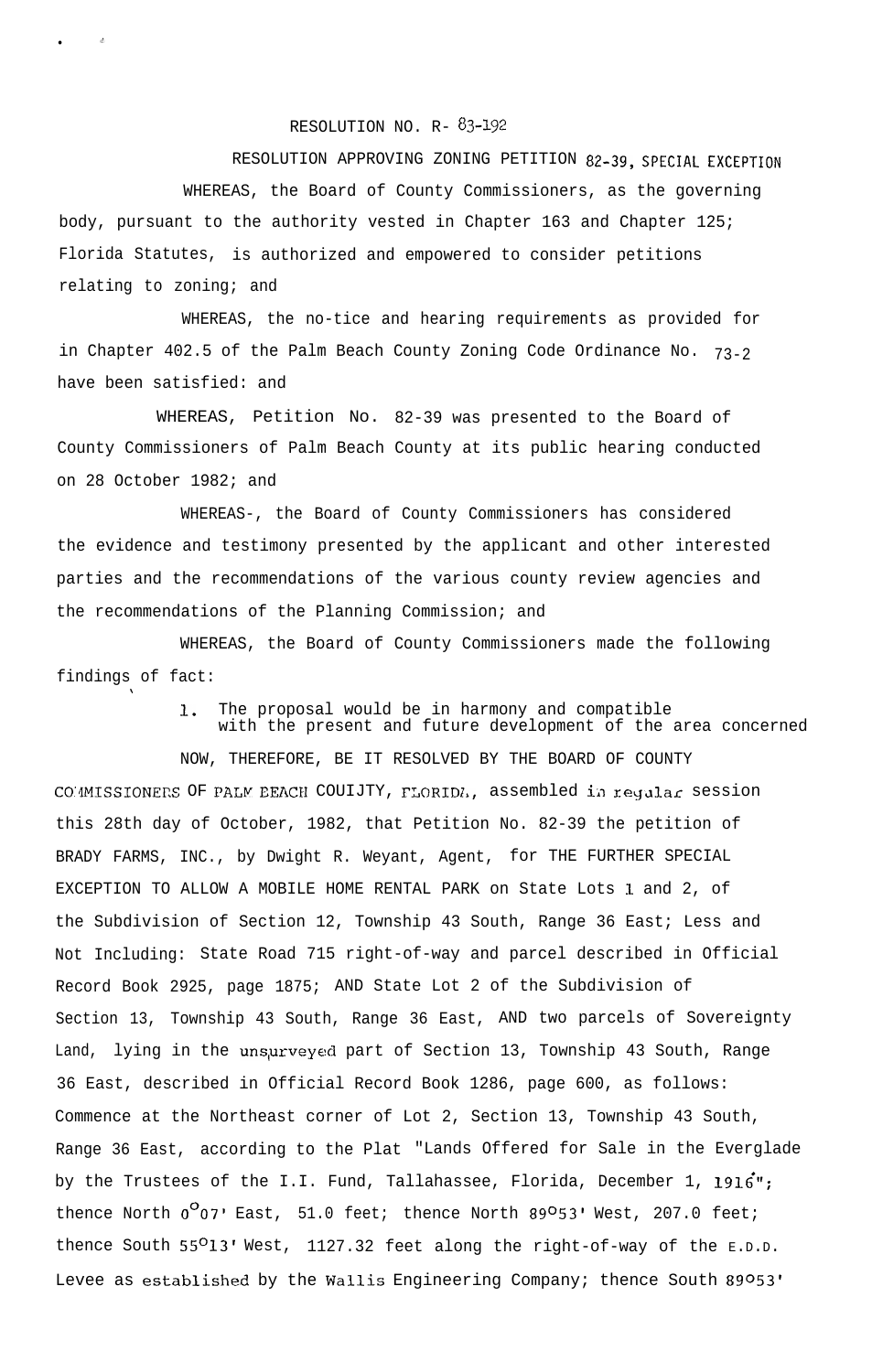East, 533.6 feet; thence North  $45^{\circ}18$ ' East, 842.73 feet to the Point of Beginning, and lying and being in Section 13, Township 43 South, Range 36 East, AND a parcel of sovereighty land in Palm Beach County, Florida, described as follows: Commence at the Northeast corner of Lot 2, Section 13, Township 43 South, Range 36 East, according to the plat: "Lands Offered for Sale in the Everglades by the Trustees of the Internal Improvement Fund, Tallahassee, Florida, December 1, 1916"; thence North  $0^007$ ' East, 51.0 feet; thence North 89053' West, 207.0 feet to the Point of Beginning; thence continue North  $89^{\circ}53'$  West, 734.51 feet; thence South  $37^{\circ}11'30''$ West, 806.68 feet along the U.S. right-of-way line; thence North 89051'30" East 298.05 feet; thence North  $55^O13'$  East 1125.13 feet to the Point of Beginning, and lying and being in Section 13, Township 43 South, Range 36 East. Said property located on the west side of S.R. 715 and on the north and south sides. of Hatcher Road, was approved as advertised subject to the following conditions:

**.' \**

**I- --**

- 1. Developer shall construct, prior to issuance of a Certificate of Occupancy:
	- a) Left turn lane south approach. b) Right turn lane north approach.
- 2. Developer shall contribute the sum of Twenty-Eight Thousand One Hundred and Twenty Five Dollars (\$28,125.00) toward the cost of meeting this project's direct and identifiable traffic impact, to be paid at the time of issuance of the Building Permit(s).
- 3. The Developer shall take reasonable precautions during the development of this project to insure that fugitive particulates (dust particles) from this project do not become a nuisance to neighboring properties.
- 4. The Developer shall take reasonable precaution to insure that run-off from this project will not pollute adjacent or near-by surface waters.
- 5. The proposed Mobile'Home Rental Park shall be limited to five (5) dwelling units per acre.
- 6. Developer shall erect a 6' fence along entire southeastern boundary of the subject site except along Hatcher Road.
- 7. Developer shall construct Hatcher Road to County standards concurrent with internal mobile home park roadway improvements.

Commissioner Bailey (a) moved for approval of the petiton. The motion was seconded by Commissioner Foster I and upon being put to a vote, the vote was as follows: